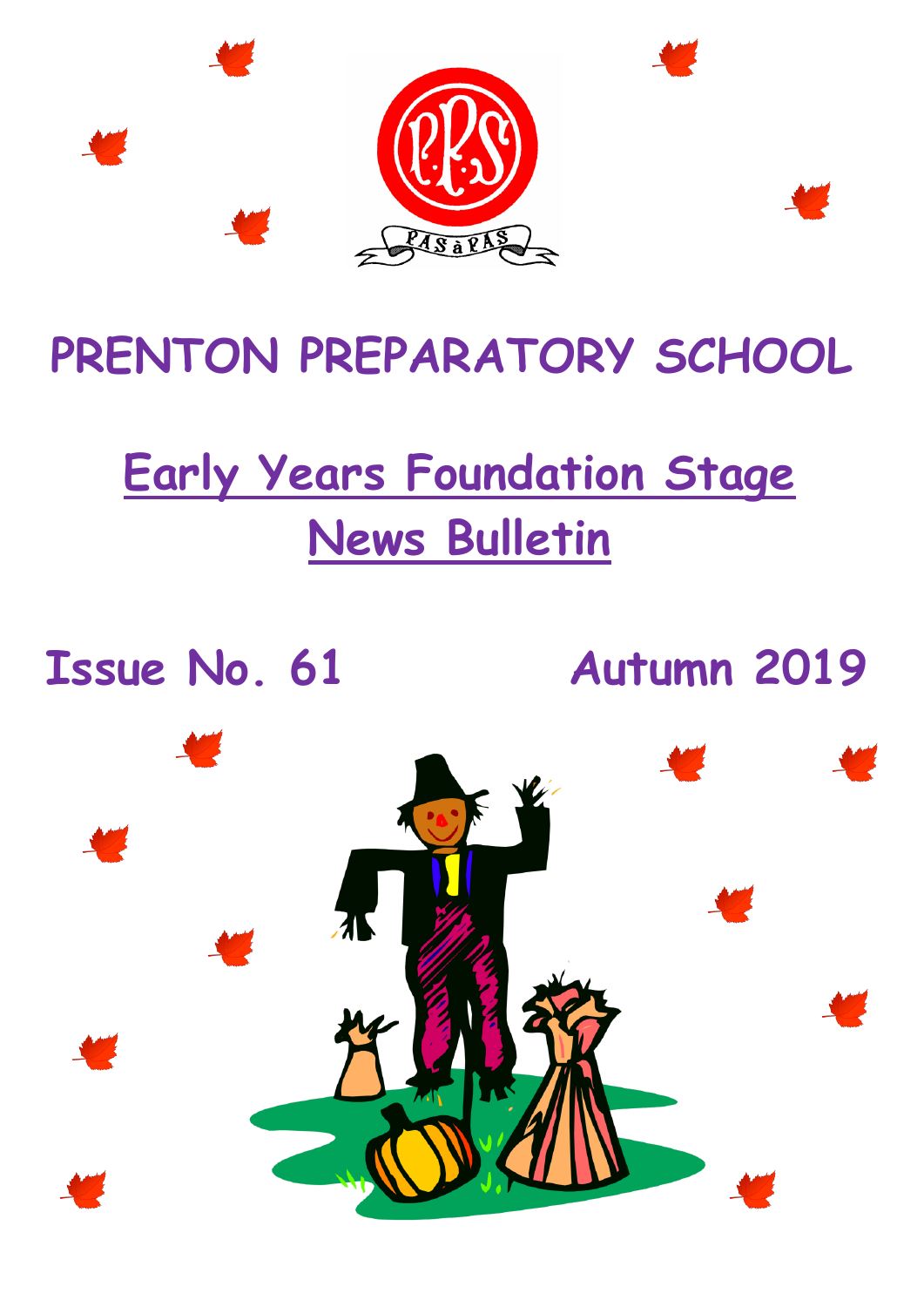#### **PRE-SCHOOL**



What a wonderful first half term we have had in Pre-School. It has been so lovely to get to know the new children and their families during these first weeks and continue to get to know the children and families who were already with us. All of the children have settled into Pre-School beautifully and have learnt the rules and routines. Some excellent friendships are forming and the group as a whole are getting on very well.

This half term we have started looking at a sound each week, following the Jolly Phonics programme. So far we have covered s, a, t, p, i and n. The children can say the sound of each letter, sing the song, do the action and are beginning to hear and say the initial sound in different words beginning with these letters.



The children have done some excellent mathematics work too. We have learnt lots of counting action songs, made windmills using 2d shapes, ordered big and small autumnal pictures and practised recognising and forming numerals up to 10.



A particular highlight of this half term was our morning out to Vale Park. We went on our Autumn Walk and looked for the different signs of autumn. The children enjoyed collecting lots of different coloured leaves, conkers and acorns. Back in school we looked at these with magnifying glasses before using them to make hedgehog pictures.

The children have become familiar with the story of The Little Red Hen this half term. The story influenced our Harvest Assembly, which was performed with the children in KG. All of the children sang beautifully in the assembly and were very confident performing in front of the rest of the school. The children also baked some bread, just like The Little Red Hen. The children were brilliant bakers and the bread was delicious!



Well done to all of the children in Pre-School for making a tremendous start. After the half term break, we look forward to welcoming Olivia into Pre-School and beginning the magical and exciting time of the build up to Christmas!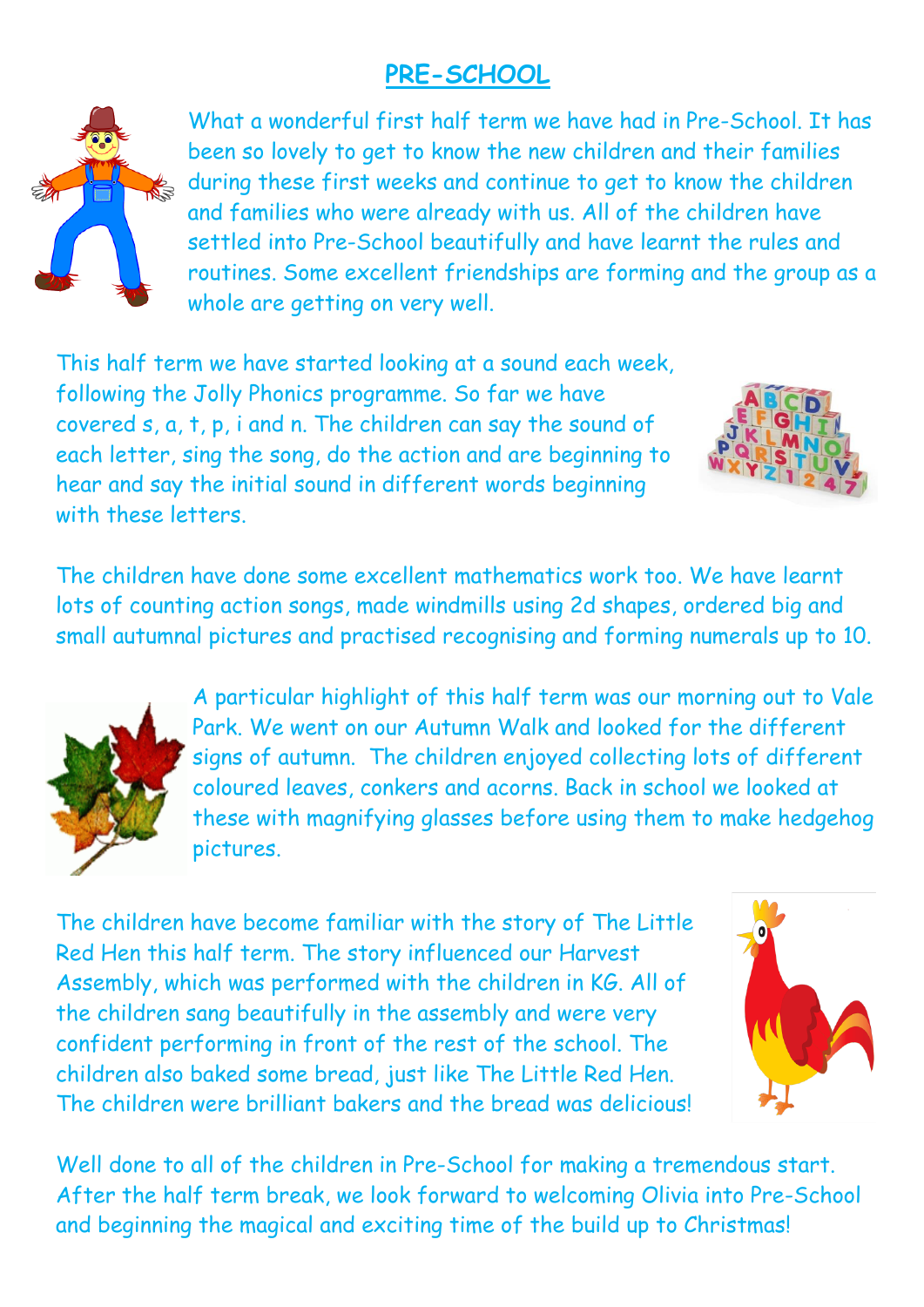#### Kindergarten News



It has been a busy term in the Kindergarten classroom, although the time since September seems to have flown. I am very impressed at how well the children have settled into their new routine and their mature attitude to wanting to learn and experience new ideas.

All the children are working well together and playing happily. They have adapted well to having homework and are very excited about learning to read. The children are making good progress, as a result of the partnership between school and home and the excellent level of support given by parents and grandparents.

#### **All About Me**

Our theme in Kindergarten this half term, has been "All About Me". It has been a good topic to start with, as it has enabled us to learn more about each other, our families, what we like, what we don't like and how we are similar in some ways, but different in others.





#### **Woodchurch Library Visit**

It was our first trip of the year to Woodchurch Library. All the children were very excited and had a lovely time, especially going on the minibus. We sang Harvest songs and read some Harvest stories, before it was time to come back to school.

#### **Harvest Festival**

The children in the Foundation Stage performed Harvest Festival to the Infants and Junior children and teachers. They sang songs about The Wheels on the tractor, planting seeds and of course, it wouldn't be Harvest Festival without singing Dingle Dangle Scarecrow. A very big

thank you to all parents who contributed to the Harvest Festival, the food has now been distributed to Wirral Foodbank.

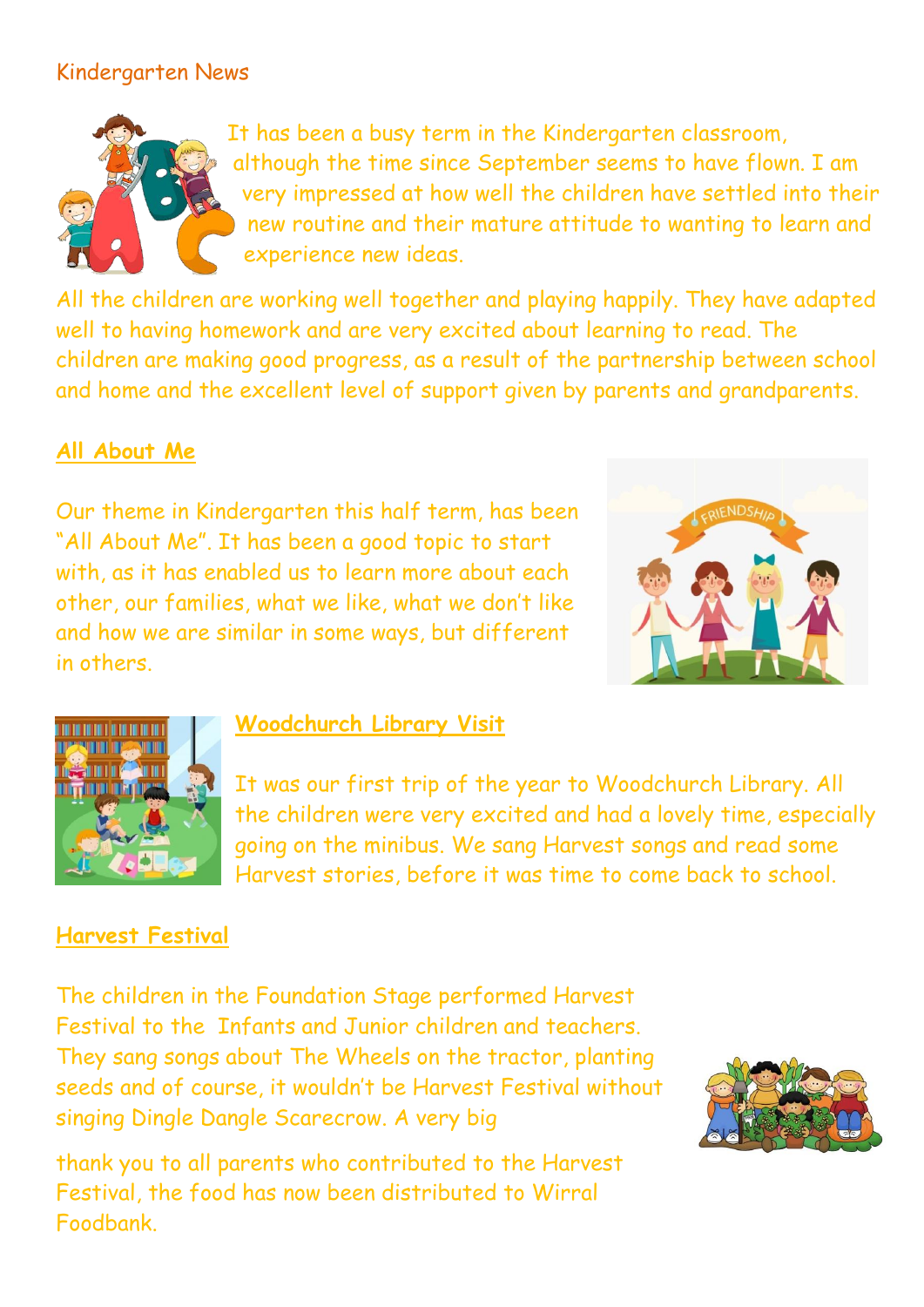#### **Trip to Imagine That, Liverpool**

We had a fantastic day exploring and investigating at Imagine That, in Liverpool. We were kept very busy, moving from one activity to the next. The children became scientists for the day, making bath bombs and slime, exploring erupting volcanoes, making giant bubbles and looking for dinosaur bones in the large sand pit. There was also time for creative activities painting fridge magnets and a real life car. The



children enjoyed the day so much they asked if we could visit again. It was lovely to receive the email from the staff at Imagine That thanking us for visiting and congratulating the children on their sensible behaviour and beautiful manners. Well done children!!

#### **Next Term**



Next term our themes will be Autumn, Diwali, Bonfire Night, Winter and Christmas. We will be going on a walk around the local environment, to observe the changes taking place to the environment, during Autumn. This will provide lots of opportunity to continue practising our cursive writing style, writing descriptive words about what we see. We will also be celebrating and comparing the Festivals of Diwali and Christmas, which will also provide the opportunity to explore

light and dark, linking to the shorter days and longer nights. There will also be lots of opportunities to continue developing the cursive writing style, in the Christmas Toy Shop, writing letters to Santa and Christmas lists. We will also be organising a trip to see Santa, which we hope will take place in the last week of term. Further details will follow nearer the time.

Rehearsals begin for this year's Christmas presentation, which the children will perform on Tuesday 3rd December for Pre-school parents and Wednesday 4<sup>th</sup> December for KG parents. We look forward to seeing you there.

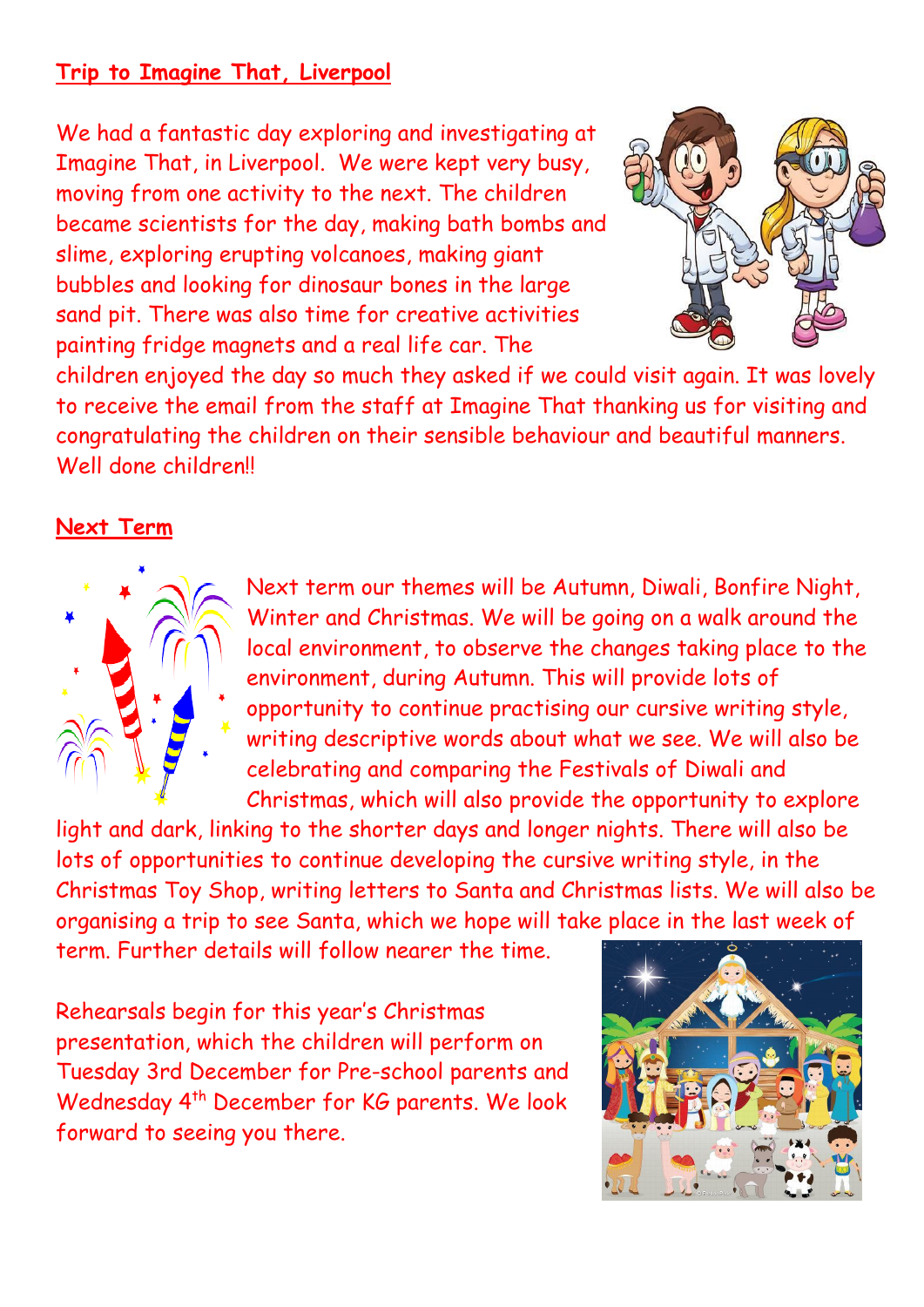### **Happy Birthday**



"Happy birthday to you, Happy birthday to you, Happy birthday dear children, Happy birthday to you".



The following children have had or will have lots of fun whilst celebrating their birthdays over the Autumn term:



**Pre-School Kindergarten** Teddy Docherty Shay Allen Isadora Frowe Elsa Bennett Xavier Wallace Charlotte Bibby Nasser Ahmed Elliot Cliff Alice Ainsworth Leo Curtis Poppy McMahon Samuel Lynch Bethany Pugh Gracie McCloud Emily Roberts Rafaele Smith Harley Rae-Wells



Brody Dwyer Alessandra Garvey Harry Pugh Charlotte Stanhope



#### **There are lots of exciting events taking place, make a note for your diaries.**

|     | Mon 04/11/19  | <b>Children Return to School</b>                         |
|-----|---------------|----------------------------------------------------------|
|     | Wed 06/11/19  | K.G. Trip to Woodchurch Library                          |
|     | Mon 11/11/19  | P.S. - Year 6 Parents' Evening                           |
|     | Wed 13/11/19  | P.S. - Year 6 Parents' Evening                           |
|     | Thur 14/11/19 | Speech & Drama Assembly                                  |
|     | Thur 28/11/19 | MUFTI Day - children wear their own choice of clothes in |
|     |               | exchange for a bottle for the Christmas Fair             |
| Fri | 29/11/19      | 6.00 - 8.00 pm Christmas Fair                            |
|     |               | Tue 03/12/19 9.15am FS Christmas Concert for PS Parents  |
|     |               | Wed 04/12/19 9.15am FS Christmas Concert for KG Parents  |
|     |               | 7.00pm Junior Christmas Concert at St. Saviour's Church  |
|     | Mon 09/12/19  | 10.00am P.S. trip to see Santa's Grotto at Carr Farm     |
|     | Wed 11/12/19  | 10.00am K.G. trip to see Santa's Grotto at Carr Farm     |
|     |               | Thur 12/12/19 PS and KG Christmas Parties                |
|     |               | <b>School Finishes for Christmas Holiday</b>             |